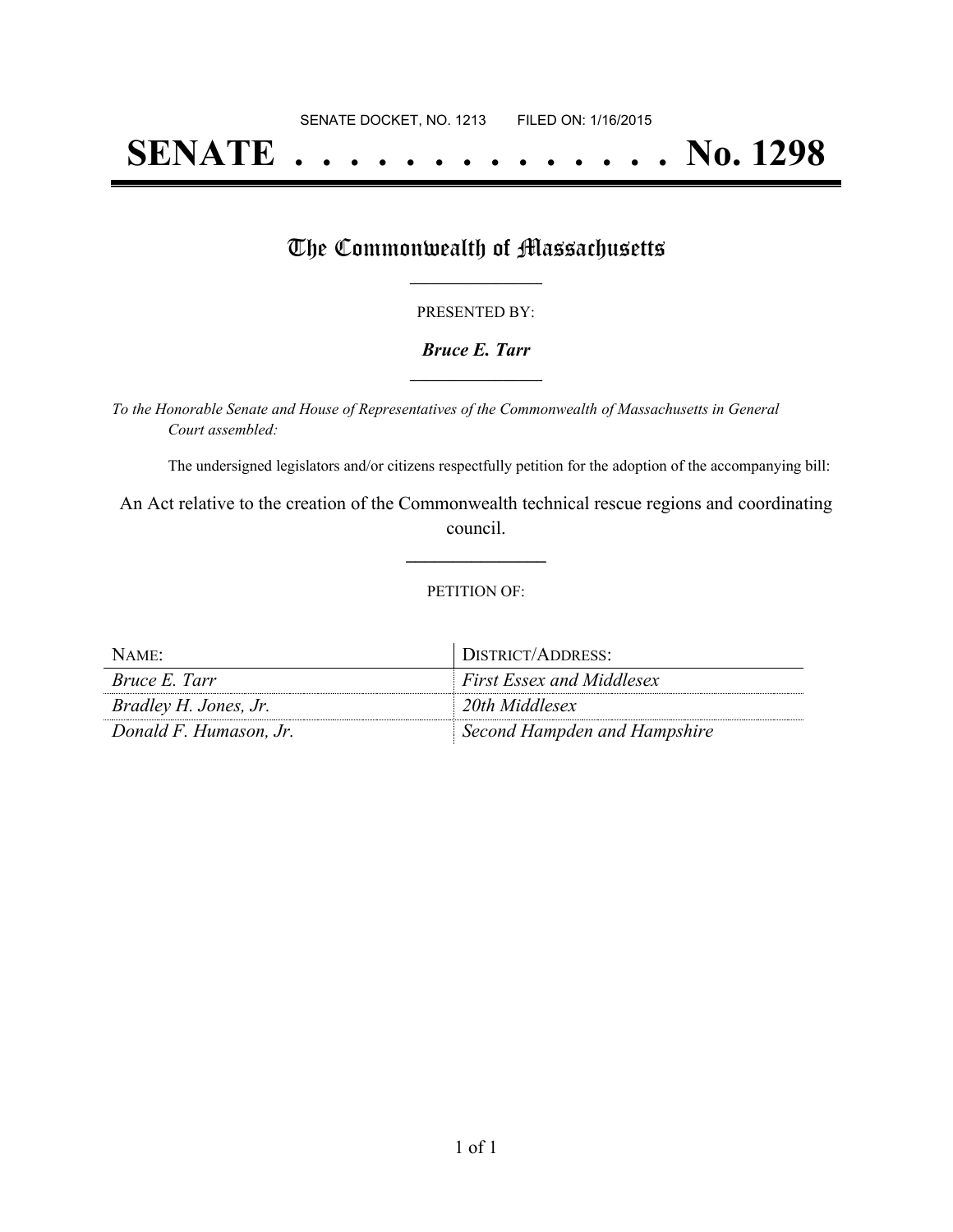## SENATE DOCKET, NO. 1213 FILED ON: 1/16/2015

# **SENATE . . . . . . . . . . . . . . No. 1298**

By Mr. Tarr, a petition (accompanied by bill, Senate, No. 1298) of Bruce E. Tarr and Donald F. Humason, Jr. for legislation relative to the creation of the Commonwealth technical rescue regions and coordinating council. Public Safety and Homeland Security.

### The Commonwealth of Massachusetts

**In the One Hundred and Eighty-Ninth General Court (2015-2016) \_\_\_\_\_\_\_\_\_\_\_\_\_\_\_**

**\_\_\_\_\_\_\_\_\_\_\_\_\_\_\_**

An Act relative to the creation of the Commonwealth technical rescue regions and coordinating council.

Be it enacted by the Senate and House of Representatives in General Court assembled, and by the authority *of the same, as follows:*

1 SECTION 1. Notwithstanding any genearl or special law to the contrary, the General

2 Laws as so appearing in the 2014 Official Edition are hereby amended by adding after Chapter

- 3 22D, the following new chapter:- Chapter 22D½
- 4 Section 1. The Secretary of the Executive Office of Public Safety and Security and the 5 State Fire Marshal, shall, in conjunction with the Executive Board of the Fire Chief's 6 Association of Massachusetts, create technical rescue regions across the Commonwealth. These 7 regions are created in order to provide organization and coordination of technical rescue training, 8 emergency technical rescue servces, acqusition of emergency equipment, and receipt and 9 distribution of federal, state, and private monies received by appropriation, grant, or as 10 copensation for services provided under contract, as a means of providing resources to the city 11 and town member fire departments for the coordinated delivery of technical rescue services. Said 12 state regions shall be comprised of five distinct geographical areas encompassing the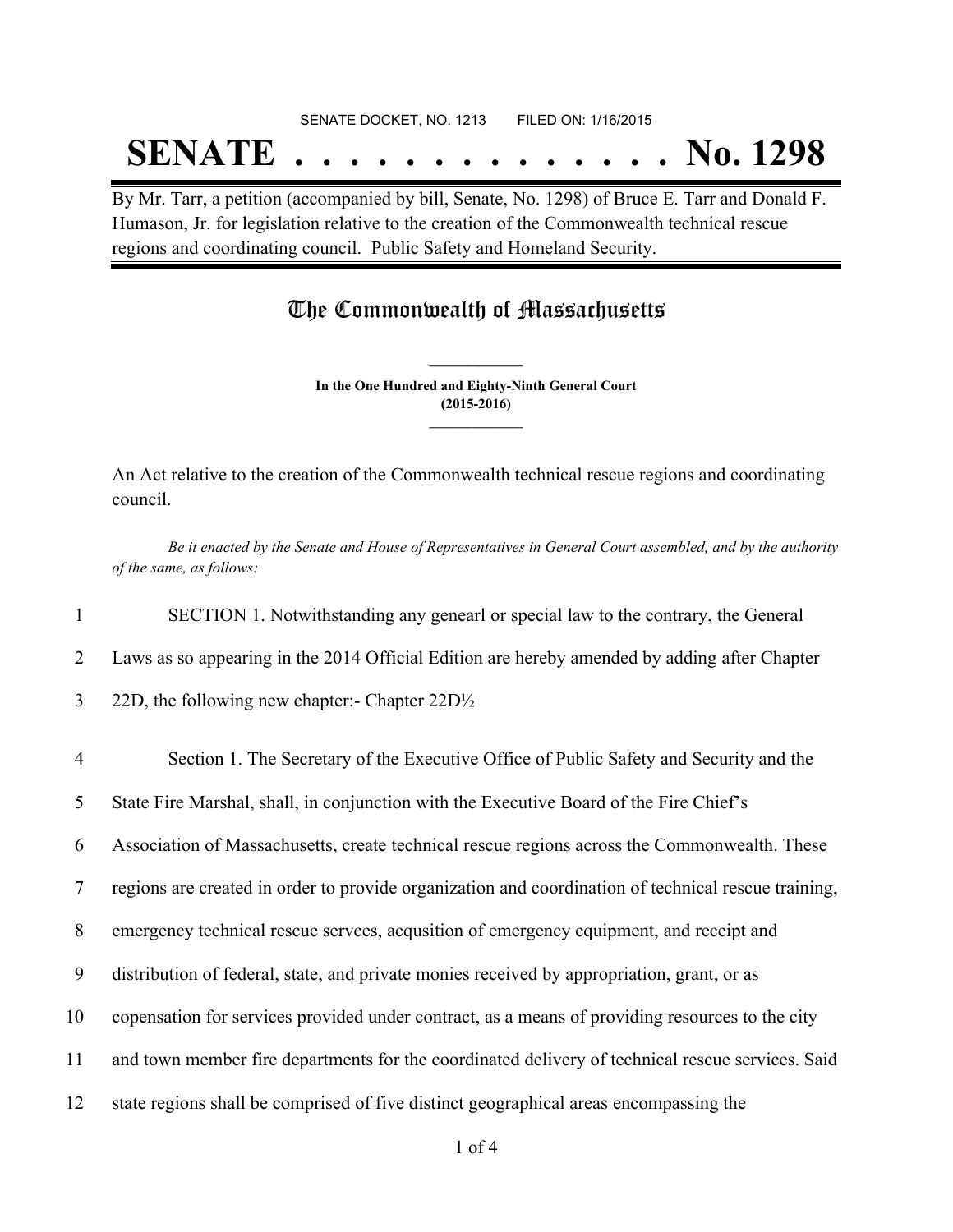Commonwealth, provided, the Secretary may change such number of regions from time to time as needed. The overall coordination of these regions shall be coordinated by the Technical Resecue Coordinating Council.

 Section 2. There shall be within the Department of Fire Services, but not under its control, a Technical Rescue Coordinating Council. Said Council shall oversee and review the development of uniform standards, rules, procedures, and regulations for the operation of a Statewide Regional Technical Rescue Services program and the development of cost recovery mechanisms for certain technical rescue services provided by their regions; provided however, that there shall be no cost recovery where (i) the responsible party is a resident of the 22 Commonwealth, (ii) the activity was not commercial in nature, and (iii) the conduct which necessitated technical rescue services was not unlawful or reckless.

 The council shall consist of the Governor's Homeland Security Advisor or his designess, ex officio; the State Fire Marshal or his designee, ex officio; the President of the Fire Chief's Association of Massachusetts or his designee; the President of the Massachusetts Call/Volunteer Firefighters Association or his designee; two members of the Professional Firefighters of Massachusetts, of which one shall be a member of the technical rescue association; a state region member holding the rank of chief, one from each of the dedsignated state technical rescue regions established pursuant to section 1, provided, said chief is neither an active member of the state technical rescue district team or has otherwise been qualified by meeting the requirements for Technical Rescuer as provided for in chapter 4 of NFPA 1006. Each of the state region members shall be appointed, by the Governor, from a list of two names submitted by the Fire Chief's Association of Massachusetts for each region established pursuant to section 1. No person shall receive compensation for service as a member of the council but shall receive from

of 4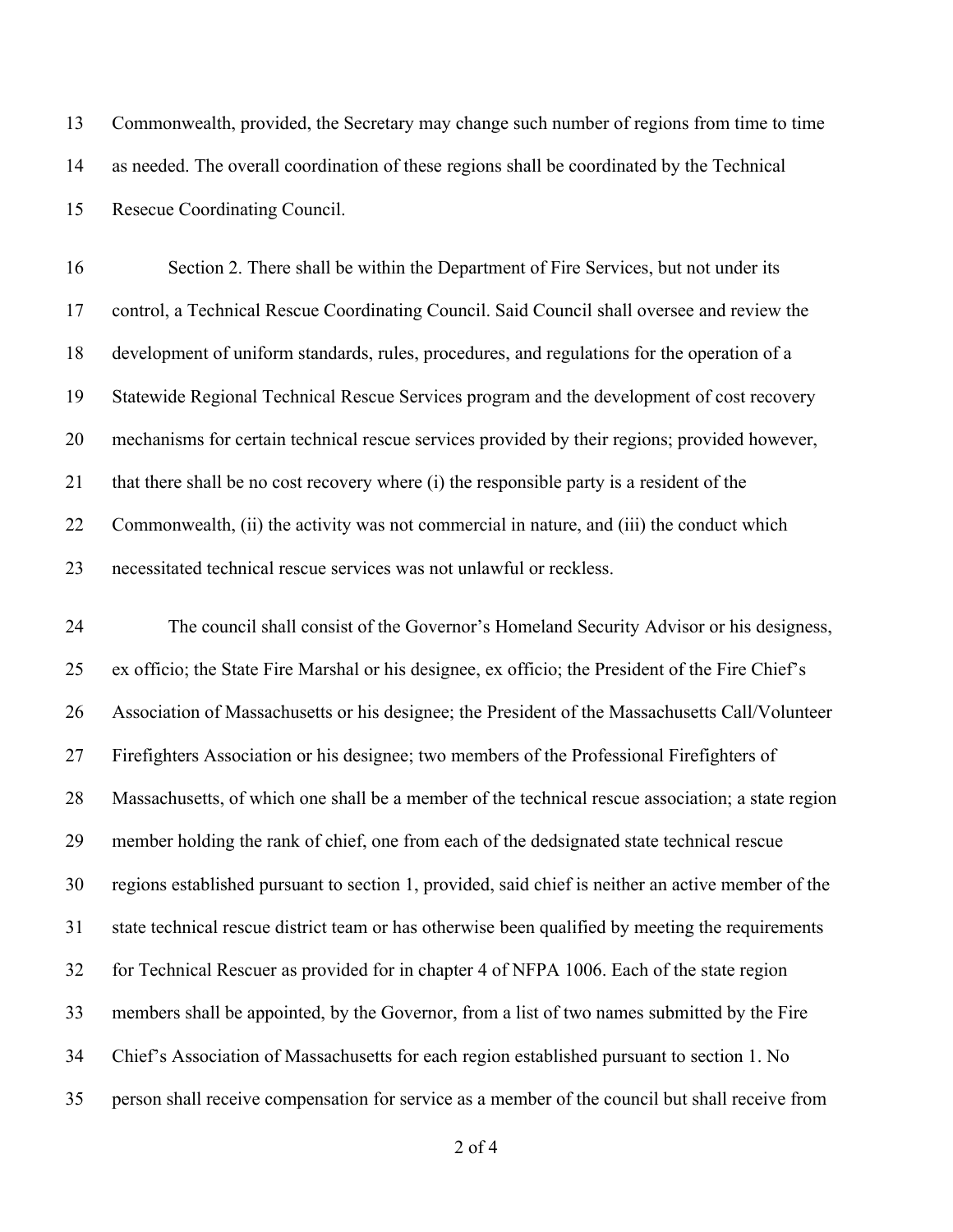the Commonwealth, reimbursement for all expenses necessarily incurred in connection with his official duties.

 The Governor shall appoint each member for a term of three years. Any member shall be eligible for reappointment. The majority of the Council shall constitute a quorum to conduct business but a lesser number may adjourn from time to time. The Council shall annually elect a Chairman and Vice Chairman from its members; provided, however, that no member shall serve as Chairman or Vice Chairman for more than two consecutive years. The Department of Fire Services may, subject to appropriation, employ an executive secretary and may employ such clerical, technical, or other assistants as may be required to assist the Council in the performance of its duties.

 Section 3. The council, in addition to other powers conferred to it by this chapter, shall assist in the coordination of all persons and agencies in the state concerned with technical rescue services. Distribution and use of funds by the council, for use by the technical rescue regions, shall be governed by the rules and regulations promulgated by the council. Such rules and regulations shall recognize the following goals and objectives for the use and disbursement of funds: (1) maintenance and operation of technical rescue regions; (2) maintenance and operation of regional technical rescue equipment; and (3) training of regional technical rescue personnel to include initial and in service training including but not limited to payment of backfill and overtime for team members.

 Section 4. The council shall make an annual report to the Secretary of Public Safety and Security on or before June 30 of each calendar year, which shall include but not be limited to, an accounting of all monies received and distributed as authorized by this chapter.

of 4